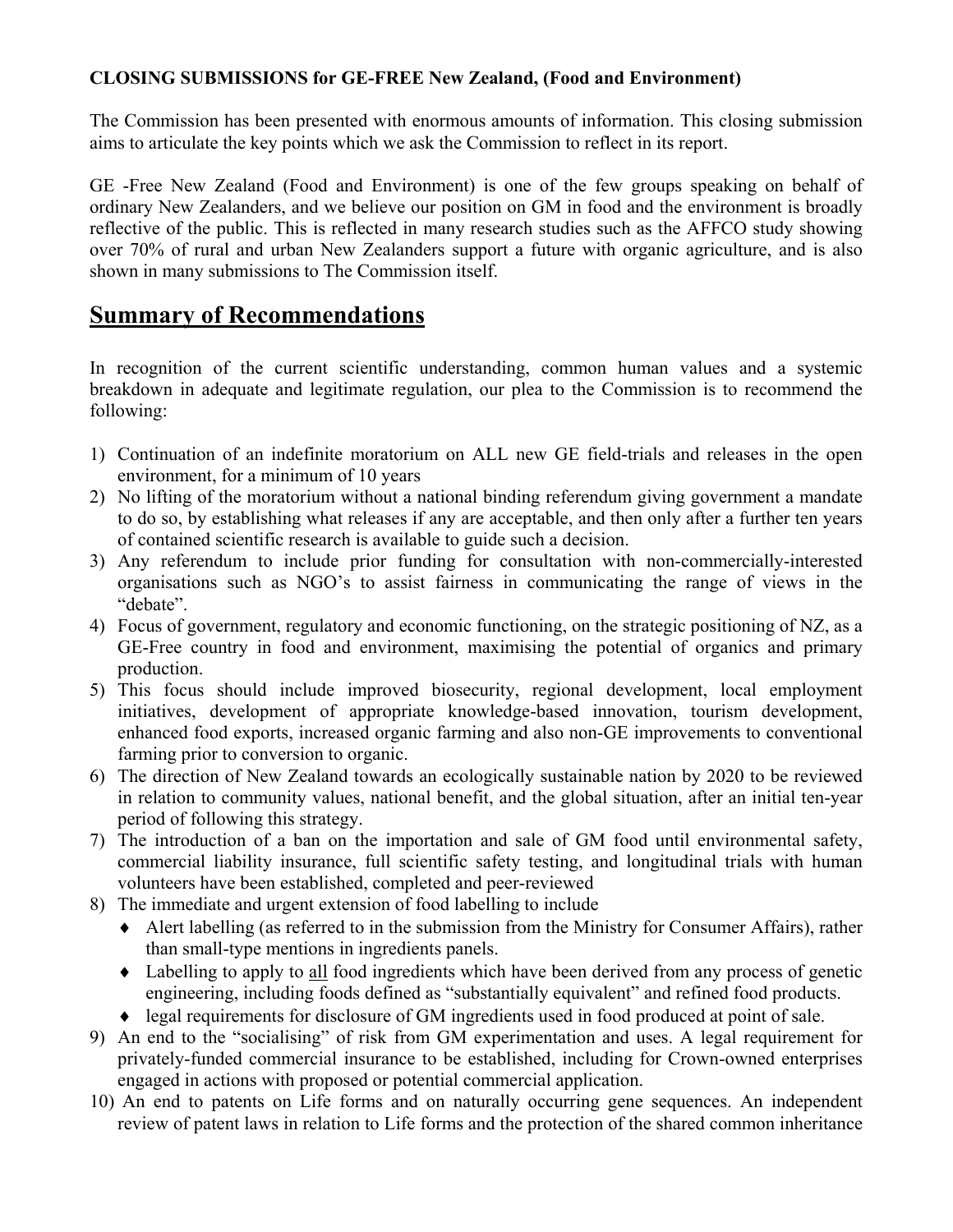of the planets genetic material, including limiting corporate biopiracy, and exploitation of indigenous peoples and the worlds poor.

- 11) Legislation to allow GE-Free biozones to be established by local authorities, should any lifting of the indefinite moratorium on field-trials and commercial releases occur after ten years, as a result of a national referendum.
- 12) Establishing Independent ethics committees and systems promoting greater public involvement in determining acceptable medical uses of gene technology
- 13) The establishment of an independent organisation to monitor regulatory governmental bodies specific to genetic modification issues. Government funding should be available for the running of this organisation.
- 14) Establishing Biological safety committees and ethics boards to oversee any research or GM uses approved in fully contained situations.
- 15) The New Zealand government to reflect the values and wishes of the New Zealand people by acting as good global citizen amongst the family of nations. To participate in international forum in defence of: global sustainability, the precautionary principle; protection of public health and basic human rights; the sovereign rights of peoples to pursue policies independently of international trade legislation which might force adoption of gene technology or impose penalty on those seeking to avoid it for whatever reason; protection for the poor, and for future generations from unethical and inappropriate pressure in relation to patenting or use of genetic technologies, control over availability of seeds not produced with the technology, or experimentation and human trials of gene technology.

### **Medical uses**

Our submission does not include a particular view or recommendations on medical GM uses. We believe most New Zealanders recognise the potential that genuine benefits may be derived from advances in scientific understanding of genomics and some uses of gene technology in containment. However the medical arena, and the use of transgenic higher animals to mass-produce pharmaceuticals or other products through "pharming" raises serious ethical issues. The issue of Eugenics and genetic discrimination as described in the submission from the Human Rights Commission is also of great public concern Such uses deeply impact basic community values, as well as New Zealand's market image as a food producer.

The Commission will be aware that other submitters, have indicated the need for regulatory reform which we generally endorse, and which include

- 1) Independent review of any medical GE uses allowed in containment
- 2) An Independent Biological Safety Committee and Ethics board
- 3) Public forums and greater public involvement in approval processes for medical experimentation.
- 4) A ban on Human germline engineering
- 5) A ban on higher animals engineered to mass-produce GM proteins

## **RATIONALE**

#### **The Environment-: Why the Moratorium on releases must continue**

We challenge the argument that external GE field trials are being safely "contained " when Dr Traavic and others have explained that they are in effect small-scale irreversible environmental releases.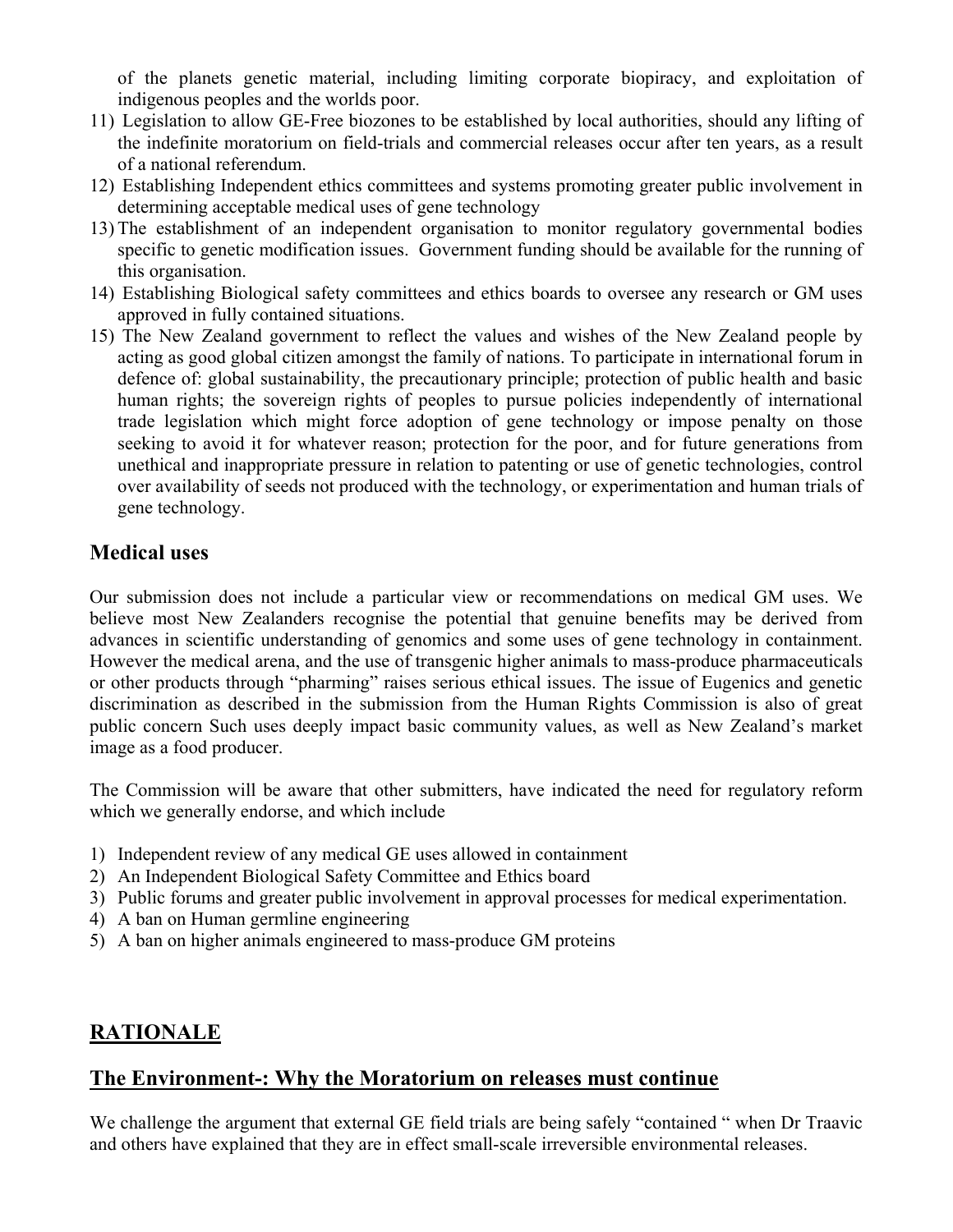For this reason we plea that the Commission supports in its report an immediate and indefinite extension of the moratorium on all new field trials and releases of GMOs.

There are benefits, which will derive from gene technology, and we do not reject the science per se. However the use of this most penetrative and transformative technologies must be controlled more effectively than has been the case to date, and in a way which reflects human community values.

Recent surveys by Consumer Link show only 13% of people are aware of the Royal Commission proceedings even at this stage of events. As stated in our original presentation, many more people would wish to state their opposition to the use of GE in the environment and our food were they in a position to do so.

We are not arguing against the possibility of contained and ethical research for medical uses, but believe New Zealand can develop the "knowledge economy" by judicial use of new learning, from fully contained research and applications of genetic technology, to help our clean-green environment to develop 'GE-Free'.

## **What's "Reasonable"?**

We believe the public concerns as reflected in our submission, are reasonable and well founded.

We believe it is reasonable for human beings of all cultural traditions to see the new technology as something " substantially different" on a number of dimensions. We challenge the concept of " substantial equivalence ' as unsound science, as the Commission has heard from many submitters.

We believe the legislative and regulatory response in strategic terms must be equally reasonable in the light of gaps in the current state of knowledge, legal liability, consumer rights to choose, and scientific and ethical concerns.

We believe our recommendations are reflective of the wishes of the broader community in desiring adherence to the Precautionary Principle. Beyond this principle, as it applies to the open environment and the global food supply, we accept different opinions exist, especially on where the ethical line should be drawn, for doing things in attempt to cure serious and rare disease, and possible uses in biosecurity.

Given some industries are actively opposing containing uses of this irreversible technology, and are pushing for full release, a national plebiscite, with adequate funding for publicising "both sides" of the debate, may be considered necessary to guide final decision making.

Even if a referendum is decided upon, a continuation of an indefinite moratorium on external uses of GM is required.

In any situation, and whatever the outcome of a referendum, we make a plea that the Commission recommend a minimum 10-year moratorium, solely allowing continued ethical scientific research in full containment to inform that decision.

After a referendum, the moratorium could then be amended accordingly, (partially lifted e.g. if citizens supported only privately insured uses for the most urgent biosecurity needs: or fully lifted e.g. if there is public support for an irreversible full-release scenario).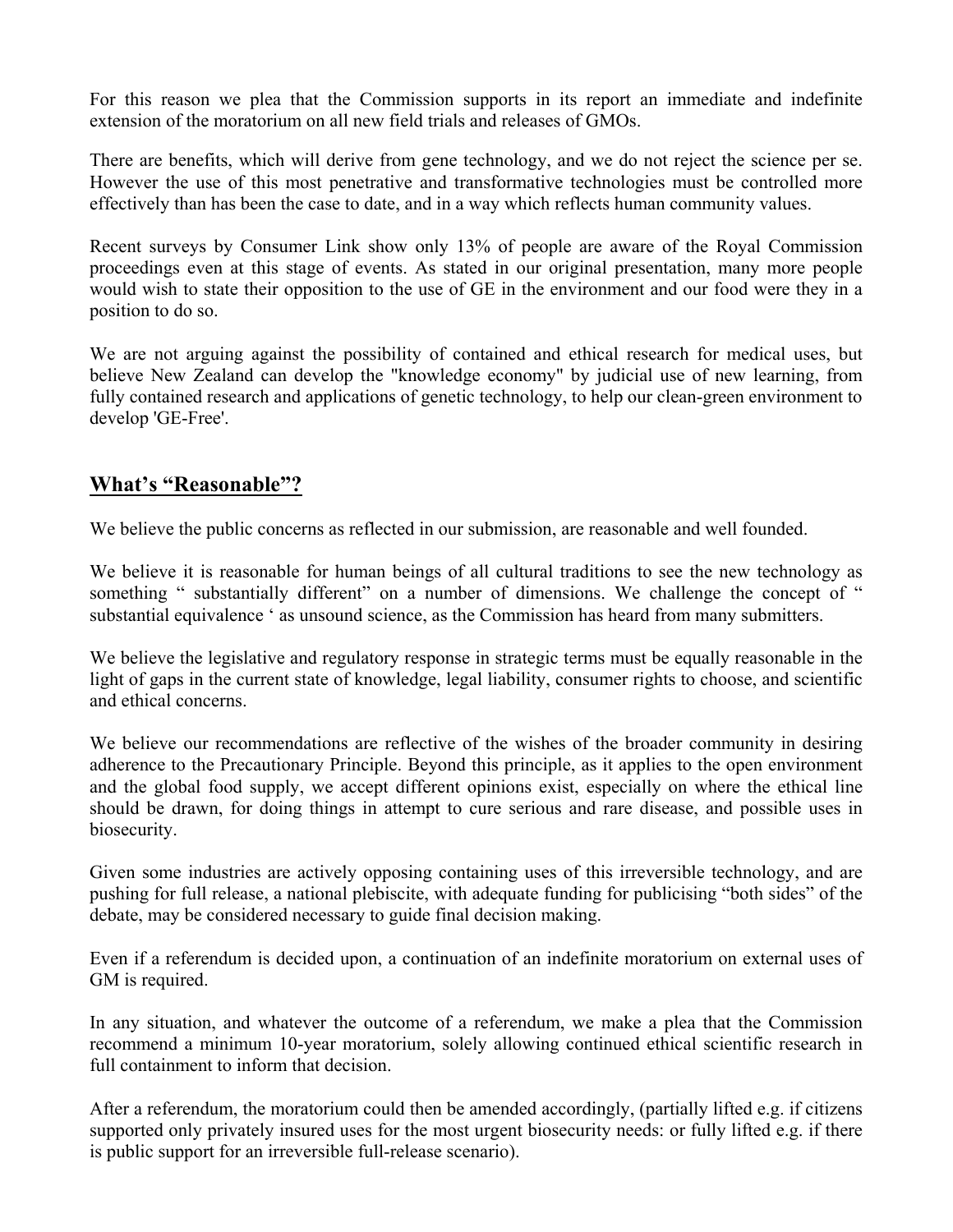## **Labelling: Exemptions deny basic human rights and must be changed**

In the absence of a ban on importing GM foods, labelling of GM food must include all foods at point of sale if consumer rights are to be restored.

It is unconscionable to claim regulators will restore consumer rights to know what is in the food and be able to choose in the tradition of "free markets", when the ANZFA standards will exempt all foods sold in cafes, restaurants, bakeries, fast-food outlets or anywhere where the food is prepared at point of sale.

Quite apart from the serious Public Health concerns raised by Dr Judy Carmen of the Australian Public Health Association, and the serious inadequacies of the ANZFA "assess it, don't test it " approach, the exemptions are likely to result in dumping of GE ingredients into these sectors. Companies keen to offload unwanted goods will find an easy outlet through which to push even 100% GE ingredients without any disclosure required.

Once again the poorest part of our community may suffer disproportionately from such abuse, being least informed about the choice to be made, and least able to afford anything but the lowest cost option.

This is indicated at Page 12 of the Maori Perspectives background paper to the Commission (Bevan Tipene Matua)

*" Maori are going to be reliant on genetically modified food because we cannot afford to buy organic food so what are the implications for our health?"* 

Also in the background briefing on Consumer Issues ( Joanna Gamble)- p 3 , it says *" price has been shown to be a powerful benefit.... the product manipulation study demonstrated a relatively small proportion of respondents who are willing to put their concern about the technology aside and base their purchase intentions solely on price"*

The Commission may also recall questioning during our original submission, suggesting it might be fair and acceptable for 'niche' markets for GM-free food such as flour to emerge. Such an approach is fundamentally wrong because it marginalizes, what is a community-wide majority desire into a segment of the market, which is likely to be available only to a minority.

The real ( majority) public wish is subverted by general contamination of the food supply through GE constructs.

There is a clear need for urgent international action to stop further GE spread which could lead to minimum contamination levels having to be raised to 2% and later 5% and eventually to the irreversible contamination of all food at even higher levels.

Already the acceptance by regulators like ANZFA, of a 1% accidental contamination threshold, is unsupportable scientifically or in consumer rights terms, but sadly reflects the degree of contamination possible.

The Role of regulators, like the Commerce Commission, in ensuring fair-trading is of concern. Greater legal protection , or bureaucratic enthusiasm, to defend consumer rights under existing law is needed.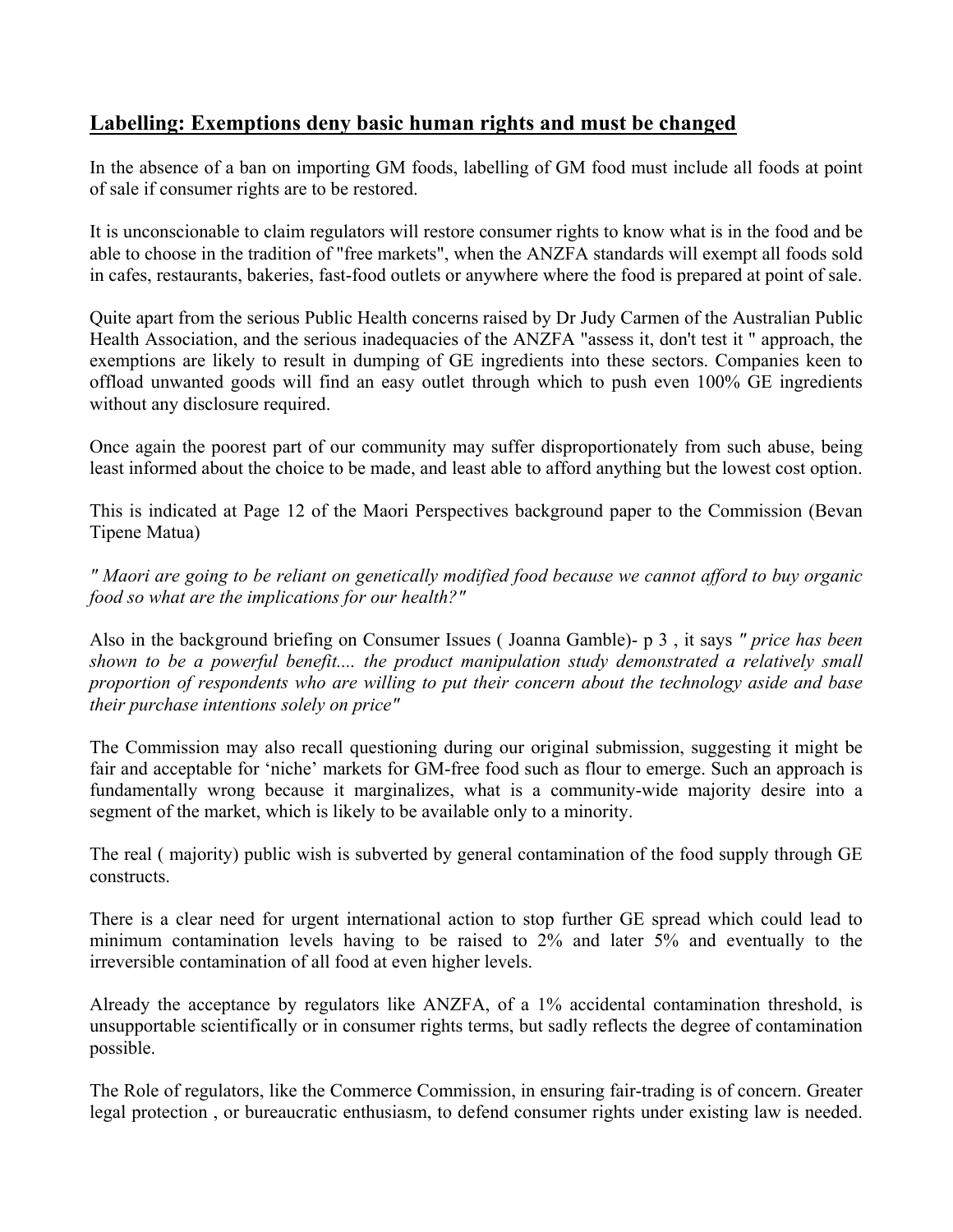As detailed in the Ministry of Economic development briefing paper regarding the consumers guarantee act " page 6:

*" this provides incentives for suppliers to properly inform people about the products they are supplying to avoid claims that goods are not of acceptable quality. However even if claims were made MED considers that the Courts will be reluctant to resolve issues concerning GMO's and products in the context of this Act*"

In our view companies seeking to avoid GE ingredients, in line with consumer wishes, should be supported in their efforts by stronger national and international regulatory systems.

Those companies promoting GE use, under what are currently inadequate testing and tracking regimes, should be made liable for short and long-term impacts that are clearly envisaged within existing scientific knowledge.

Company refusal to voluntarily alert-label should be addressed by immediate changes to, and the introduction of, the long-delayed labelling system.

### **Informing the Public and Improving Regulation.**

While there is an ongoing need for greater public education and discussion, we are also cognizant of the existing regulatory system, and market being characterised by a lack of choice, lack of informed consent, and the absence of public acceptance of "socialised risk", arising from irreversible actions already taken by industry.

We ask the Commission to reflect the need to urgently address the inadequate processes (including ,but not limited to ERMA and ANZFA, ) that have ruled to date.

It is true that many people do not know the detail of the complex issues raised by GM. They may not even know what genetic modification is, but would understand, the concerns over transgenic GMO food production, if they were told it was already going on in their food.

Part of this lack of information is a result of the attempt to exclude the public from the debate. There is a ' big lie' clearly underpinning some uses of the technology, notably the idea that transgenic recombinant DNA techniques are " no different from traditional breeding".

The evidence has shown that the more educated, and knowledgeable people are about the range of issues, and how some GE uses have been globally implemented in the food chain, the greater is the concern that the public good has been subverted

## **Marginalising the public out of the debate**

One of the greatest concerns about what the Commission has heard is that none of the important issues now being raised were previously openly part of public debate. THERE WAS NO DEBATE. There was no testing or tracking of GM foods arriving on our shelves, no labelling in place, no informed consent on uses of GE medicine, and no real comprehensive base of scientific understanding of complex relationships in nature, on which to legitimately base ERMA's approvals to proceed with GE trials in our environment.

The media, though covering the subject, have in many cases in the past, inappropriately joined with the Life Sciences industry in attempting to marginalize the New Zealand people and portray public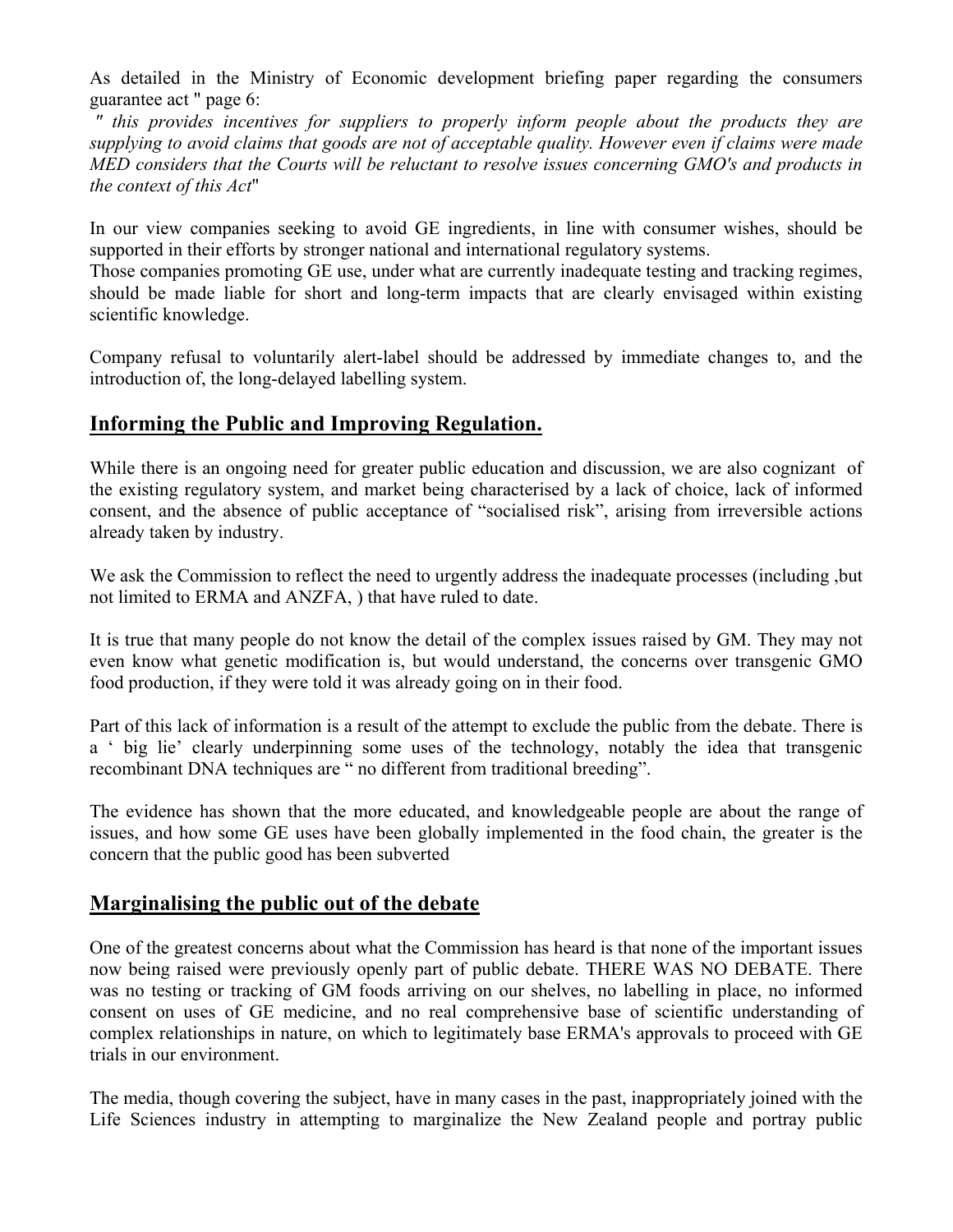concern for choice, safety, ethics, community values and NZ's economic wellbeing, as being "ignorant scare mongering" or as somehow politically motivated in a "party-political" sense.

We make a plea to the Commission, not only to give voice to these most legitimate and commonly held perspectives, but to ensure that Parliamentarians of all political parties and government regulators are made aware of the TRUE SITUATION. We ask that the Commission, support and recommend, in its report, the middle-path we describe in our recommendations in the interest of all New Zealanders .

We urge that financial power is not allowed to further become a tool to actively attack and change human values. Rather, we believe the industries, such as those backing the Life sciences Network should behave in a way which harmonises with the public values and the public good, both through improved ethical practice and local and international regulation ,so clearly absent from the system to date.

### **GM: Too important for political point-scoring**

We are concerned that the Commission make it clear in its report, that the issues surrounding GM for New Zealand, demands a cross-party approach in the national interest, as has been possible previously on issues such as superannuation.

We ask that any attempt to subvert the clear and consistent public call for containment of GE constructs from irreversibly entering the environment or spreading hidden in our food, be resisted by the Commission, and be the basis for developing strategic options to be considered by government.

During Cross examination of Greenpeace, there was an attempt to suggest the political will needed for a GE-Free NZ (where any ethically-approved GE uses are developed in safe containment), was in some way related and limited to the 5% voting support for the Green Party at the last election. The implication was that the majority of political parties, (and implicitly their voters), would hold a different view, and that this was OK because only 5% of New Zealanders supported the "green" stance. This is not true.

While it may be that prior to the report of this Commission becoming available our major political parties may have policy seeking to promote the rapid spread of GE technology into all our lives, it is clear that such an approach would be contrary to the public will or the public good.

It could be argued that in a democracy 'the voters will decide'. However unless within a fairly-funded public referendum the political spin achieved by big-spending PR campaigns (such as the US \$50 million PR budget for the Life Sciences organisations in the US), and the wide range of other political issues would likely leave the complex issues around GM, again marginalized from true public scrutiny, as they were prior to the Commission. (Indeed the reason why GE-Free NZ campaigned for over two years to have a Royal Commission established is because it is the least likely structure to be subverted from its true functions).

## **Protecting the Public Good**

We believe, one of the functions of the Commission is not just to enquire into " the public interests", but to make recommendations that protect the public interest, including those of future generations. This responsibility seems to fit with the Commissions mandate as representatives of the Crown whose legitimacy is today founded on the will of the people through the rule of law and democracy.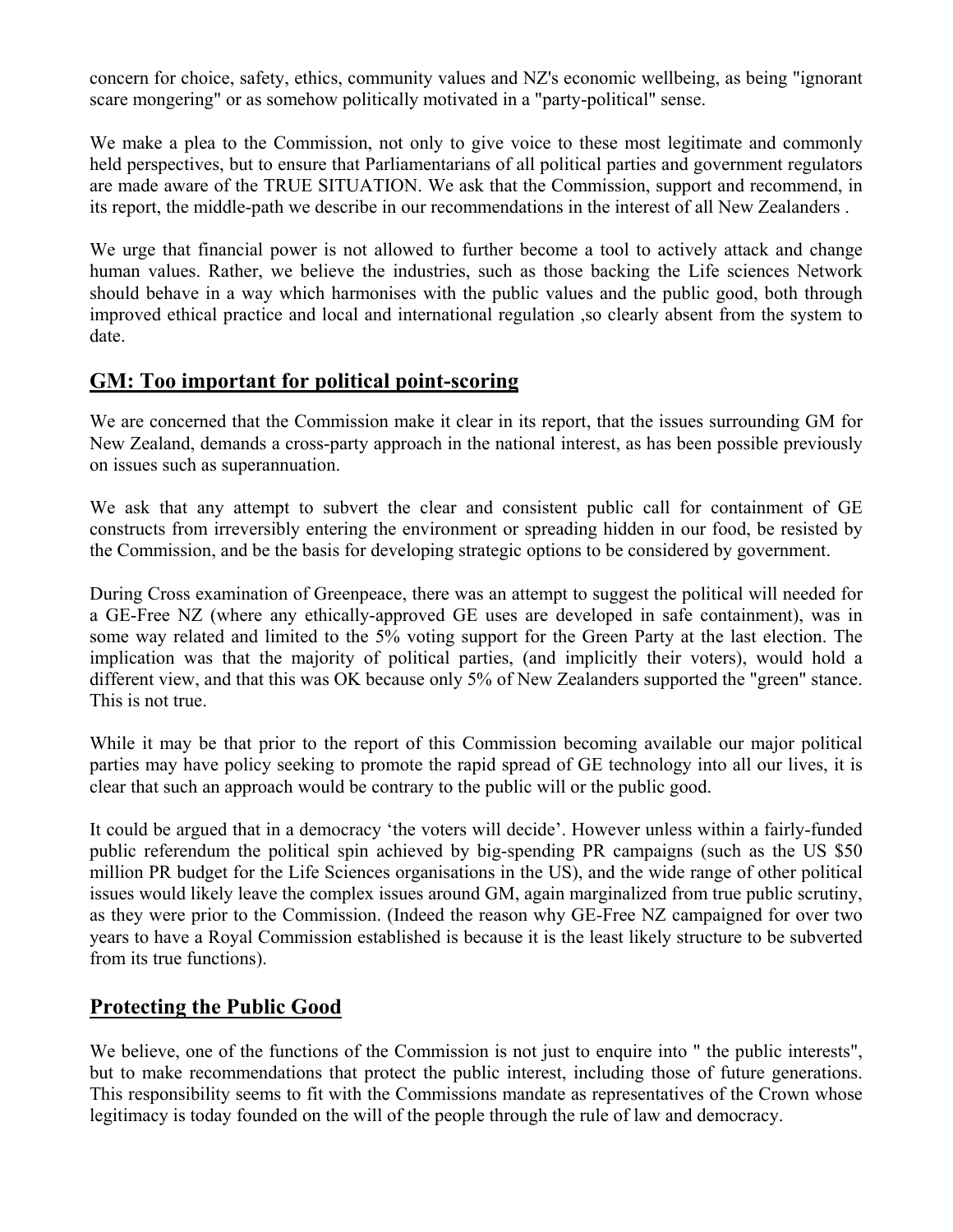As a grass-roots group we have not had the money to have legal representation here each day but hope that the Commissioners, and the Legal Council assisting the Commission will in some way keep the public of New Zealand's wishes and interests at the forefront of deliberations of issues in the Warrant.

We believe a continuation of enforced introduction of the technology under "socialised risk" is wholly unethical. We do not believe it can be a legitimate strategic option for New Zealand to continue the current course of action characterised by unlabelled foods, step by step releases through field trials (not actually contained to prevent gene spread), and then irreversible commercial release.

In our view it is wrong for any interested parties to attempt before this Commission to marginalise the breadth and consistent concerns held by diverse groups including the general public who support GE-Free New Zealand. The people calling for containment and who some might attempt to characterise as "just a load of greenies" include Maori, Jews, Muslims, Hindus, Buddhists, Christians of many denominations including Catholics, Anglicans, Quakers, Presbyterians, Methodists, nondenominational Christians and atheists, food Producers and Exporters, Organic and Conventional Farmers, Bee keepers, Scientists from all over the world, Medical professionals, Public Health experts, the peoples of other countries including the majority of consumers in our major markets of Japan, Britain, Europe, Australia and the United States, the people and farmers of the third world countries like India, Sri Lanka, Philippines, African states and many others.

## **Current Scientific Knowledge**

Dr Traavic of Norway stated in his submission that given the current scientific knowledge about the complex relationships at the genetic level, it would be fair to say " there are no 'experts'". Warnings from witnesses like Mae Wan Ho, Joe Cummins, and many others should be recognised as showing a concern for rigorous scientific process and the precautionary principle in contrast to the gung-ho enthusiasm for irreversible implementation of the technology amongst some sectors of business and some scientists. The surprises revealed to science in the recent human genome project confirm that very little is yet understood compared with what remains to be understood.

It is significant that the 'scientific debate" itself seems to have been characterised by a view on one side that science knows enough to introduce genetically modified organism into the environment and the food chain without any long-term testing or even perceived need to do testing. The assessment procedures of ANZFA and the US FDA have been shown to be based on the inadequate concept of substantial equivalence, which to independent scientists and consumers alike is essentially nonsensical.

Field trials as approved in New Zealand by ERMA have also been described as effectively "small scale releases" because of the failure to ensure Horizontal gene transfer, insects, soil microbes and other vectors do not result in irreversible spread of artificial gene constructs capable of replication and thus changing the "small" scale "up".

We believe the process of ERMA's approvals of external field trials is based on inadequate data, and that this fact should have been recognised by authorities early on and resulted in a halt to approvals. Repeated pleas made by the public in submissions to ERMA have gone unheeded. Instead even as this Commission has been sitting, some of the most contentious experiments have " had to proceed": including human genes in cows, purportedly for medical research purposes, but also likely to impact meat/ dairy production and adversely affect our global clean-green positioning.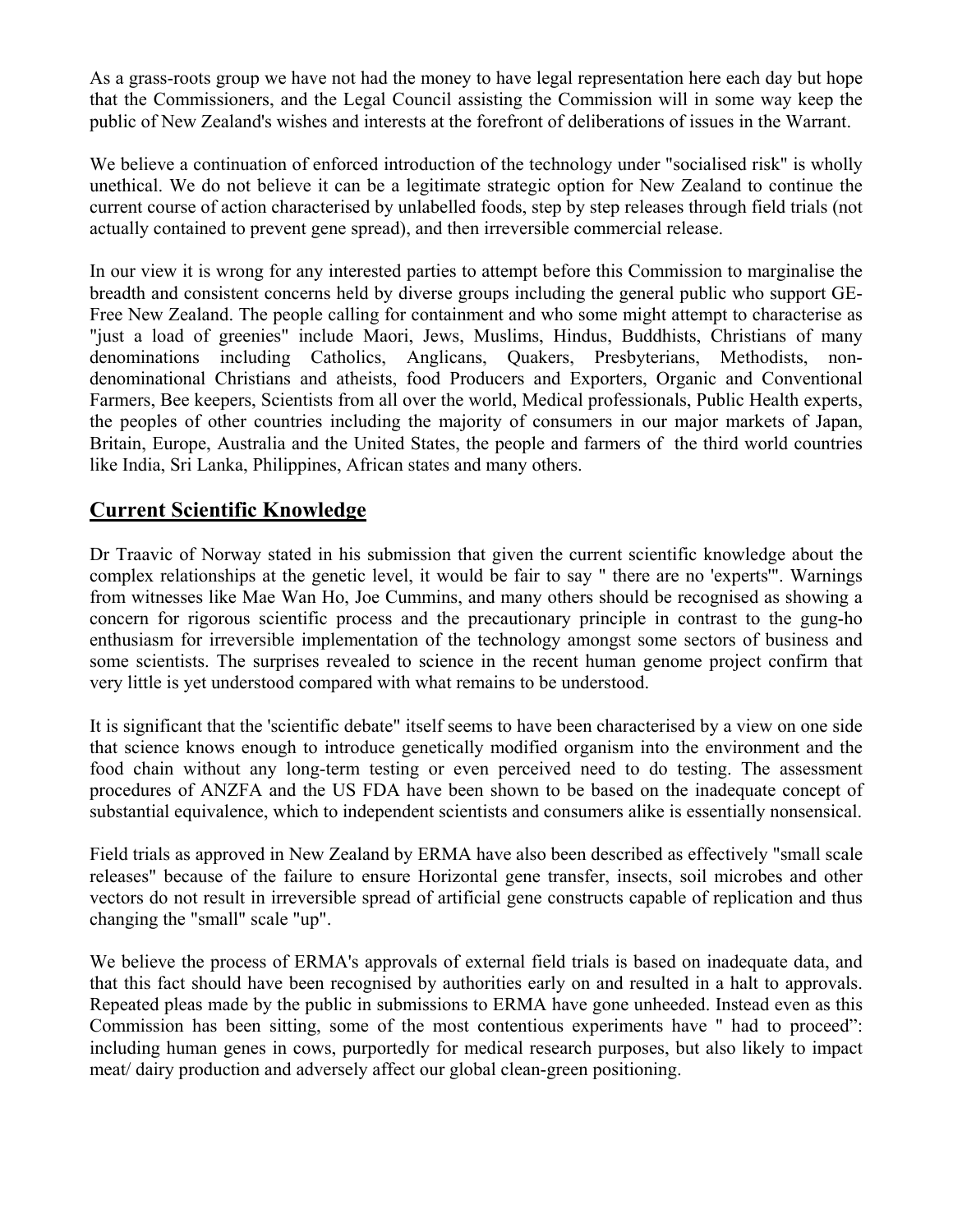The Commission is urged to consider what changes to ERMA's application and processes relating to GMO's and the HSNO act in general are warranted, especially as they relate to biosecurity and a longterm strategic plan for the country's exports and tourism industries to be GE-Free.

### **Ethics and the need for commercial insurance**

The clearest evidence of the paucity of scientific knowledge on which to base decision making is the absence of any calculation of risk by the globally-accepted experts in the field of risk: i.e. the commercial insurance industry.

This glaring absence should not be used to justify even more small-scale and uncontainable releases pretending to be controlled field trials for the sake of scientific learning.

Any such learning, given the scientific evidence before the Commission, and international obligations regarding the precautionary principle should in our view be undertaken in contained laboratories, and involve artificial models of environments.

Even in a worst-case scenario, where enforced use of GM against the public will leads to more field trials being allowed, it is morally repugnant to continue to socialise the risk onto the backs of that same unwilling public. The falsification of the market, by socialising risk, instead of normalising commercial relationships, for this largely profit-driven technology, must cease. We make a plea that the Commission makes this a priority in assessing which strategic option is legitimate.

We urge the Commission to recommend government make liability, for damage to health and the environment, the individual responsibilities of those in industry enforcing that risk.

## **Current Uses of GM in NZ**

We support a recommendation from the Commission that all external trials and GM uses cease as a matter of priority. As the saying goes "If the kitchen is on fire, put it out- don't let the whole house burn down".

There may already be examples of contamination from trials but that demands prompt action to stop and contain these breaches, rather than adding to the problem.

There is also the potential for horrific abuse through "pharming" of animals. We urge the Commission to reflect common values which are opposed to "pharming"as an unethical approach to mainstream production of foods or medicines when alternative production with fully-contained micro-organisms, and preventative approaches, have yet to be reasonably explored.

We believe the line to be drawn is between contained uses, where live genetic material does not escape the patient's body, and those GM products resulting in ongoing release of live genetic material capable of replication or being taken up and integrated into the genomes of other organisms.

The policing of such a protocol may not achieve 100% success, forever, but at least it would be a more responsible approach than throwing our biosecurity doors wide-open and setting fire to our home.

## **EconomicWell-being**

In the background briefing paper by Janice Wright (The Economics of Genetic Modification) page 5 the need for caution is clear, and supports our recommendations to the Commission